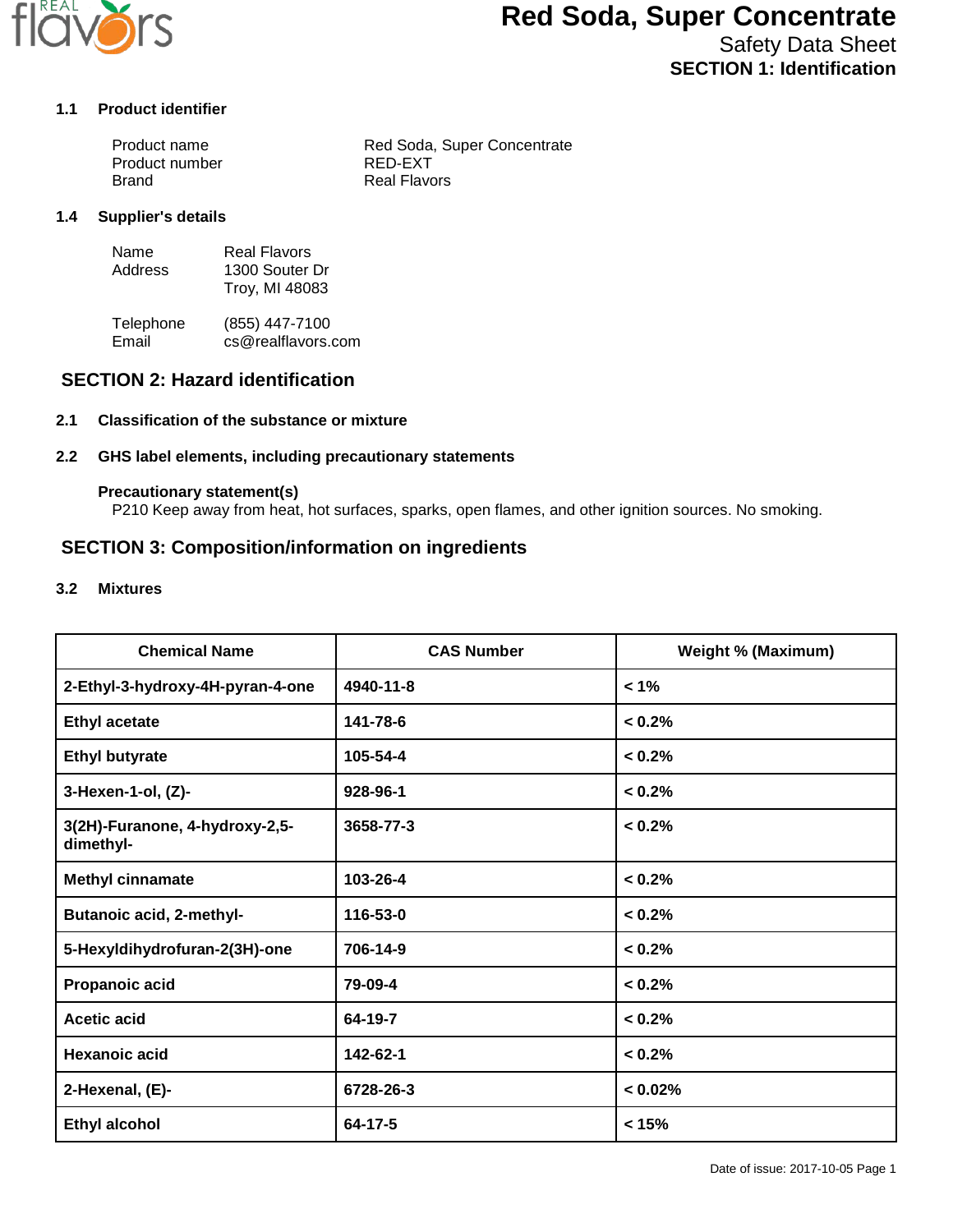

# **Red Soda, Super Concentrate**

Safety Data Sheet

| Citric acid          | 77-92-9  | $< 0.6\%$  |
|----------------------|----------|------------|
| Vanillin             | 121-33-5 | $< 0.06\%$ |
| 1,2-Propylene glycol | 57-55-6  | $< 20\%$   |

## **SECTION 4: First-aid measures**

#### **4.1 Description of necessary first-aid measures**

| General advice          | Consult a physician. Show this safety data sheet to the doctor in attendance.                                                                     |
|-------------------------|---------------------------------------------------------------------------------------------------------------------------------------------------|
| If inhaled              | No data available. Do NOT induce vomiting. Never give anything by mouth to<br>an unconscious person. Rinse mouth with water. Consult a physician. |
| In case of skin contact | Wash off with soap and plenty of water. Get medical attention if symptoms<br>occur.                                                               |
| In case of eye contact  | Rinse thoroughly with plenty of water for at least 15 minutes. Get medical<br>attention if symptoms occur.                                        |

## **SECTION 5: Fire-fighting measures**

- **5.1 Suitable extinguishing media** Use extinguishing media appropriate for surrounding fire.
- **5.2 Specific hazards arising from the chemical** No data available.
- **5.3 Special protective actions for fire-fighters** Wear self-contained breathing apparatus for firefighting if necessary.

## **SECTION 6: Accidental release measures**

**6.1 Personal precautions, protective equipment and emergency procedures** Use personal protective equipment. Avoid breathing vapours, mist or gas. Ensure adequate ventilation. Evacuate personnel to safe areas. For personal protection see section 8.

## **6.2 Environmental precautions**

Prevent further leakage or spillage if safe to do so. Do not let product enter drains.

**6.3 Methods and materials for containment and cleaning up** Sweep up and shovel. Do not flush with water. Keep in suitable, closed containers for disposal. Contain spillage, soak up with non-combustible absorbent material, (e.g. sand, earth, diatomaceous earth, vermiculite) and transfer to a container for disposal according to local / national regulations (see section 13)

## **SECTION 7: Handling and storage**

#### **7.1 Precautions for safe handling**

Avoid contact with skin and eyes. Avoid inhalation of vapour or mist. Use explosion-proof equipment. Keep away from sources of ignition - No smoking.Take measures to prevent the build up of electrostatic charge. For precautions see section 2.2.

#### **7.2 Conditions for safe storage, including any incompatibilities**